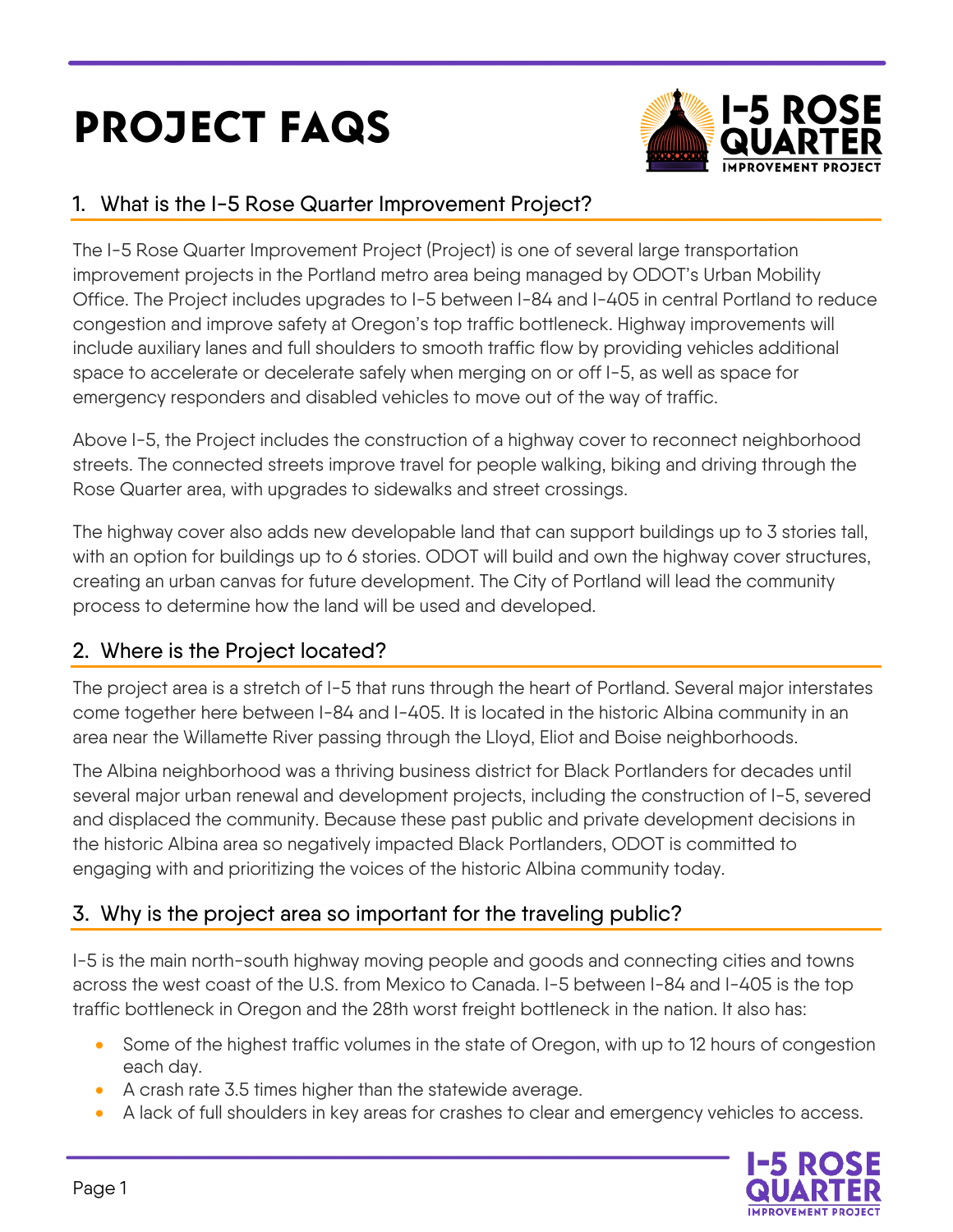In addition, nearby local streets lack neighborhood connections and have undersized and incomplete sidewalks and street crossings for people walking, rolling and biking.

## 4. What are the project values?

Through the Project, ODOT is committed to supporting a safer, more inclusive Albina community and greater Portland region. The Project will enhance and improve community places, spaces and connections while supporting opportunities for economic development, including future land redevelopment opportunities.

#### Project values include:

- Restorative Justice for the Albina Community to accelerate social, racial and economic equity sustaining positive, tangible change specifically for Portland's Black community.
- Community Input and Transparent Decision Making to have community-informed and involved decision-making through a community-connected, transparent and inclusionary process.
- Mobility Focus to increase connectivity for the traveling public and local community.
- Climate Action and Improved Public Health to reduce greenhouse gas emissions and meet local, regional and statewide climate action goals.

## 5. What will be created by this Project?

#### A Safer and More Reliable I-5

- New ramp-to-ramp connections (auxiliary lanes) in each direction on I-5 between I-84 and I-405 to reduce vehicle weaving, creating safer merging and improved connections between interchanges.
- Wider shoulders in each direction on I-5 between I-84 and I-405, providing space for disabled vehicles to move out of traffic and allowing emergency vehicles to respond to emergencies more quickly.

#### Community Connections

- A highway cover over I-5 that is earthquake-safe and reconnects divided streets, accommodates construction of buildings up to 3 stories tall, with an option to build up to 6 stories tall at additional cost, and creates opportunities for new community spaces that strengthen the connection between people and places.
- A new east-west roadway crossing over I-5 reconnecting N. Hancock Street and N.E. Hancock Street.
- Local street improvements including wider paths for people walking, biking and rolling.
- A key segment of the Green Loop, along Broadway and Weidler Streets, a proposed multiuse pathway being built in central Portland by the City.

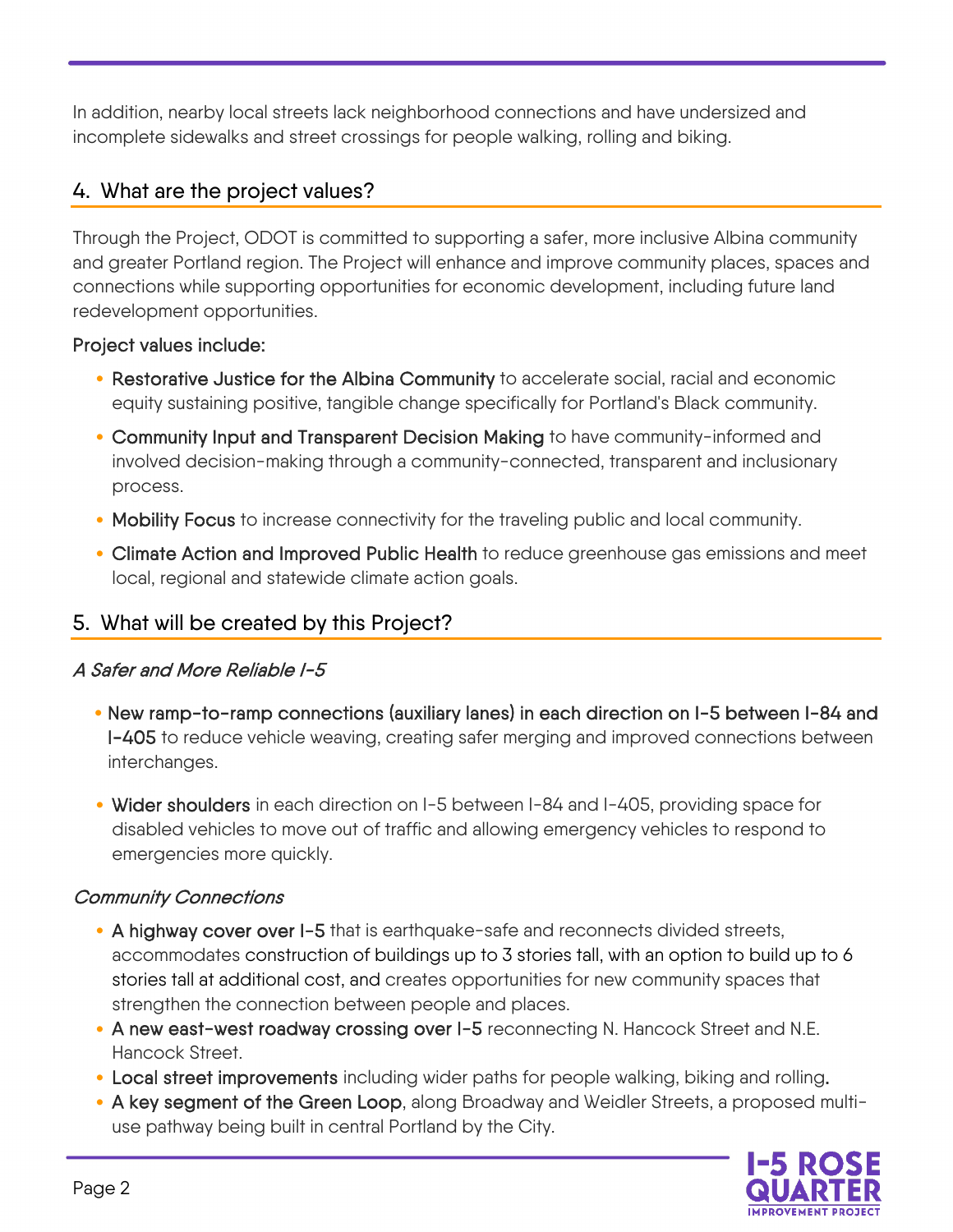## 6. What are the Project's benefits?

#### Expected project benefits include:

- Providing smoother traffic flow on I-5 through ramp-to-ramp connections and wider shoulders, allowing emergency responders to move through more quickly.
- Reducing crashes on I-5 by up to 50%.
- Saving travelers on I-5 nearly 2.5 million hours of travel time each year, getting people, goods and freight through I-5 more quickly.
- Restoring neighborhood street connections over I-5.
- Creating over \$250 million in Disadvantaged Business Enterprise opportunities with contracts that build long-term career prospects for small businesses.
- Designing and building an earthquake-safe highway cover that can accommodate buildings on the new land created (up to 3-story buildings, with an option for up to 6-story buildings at additional cost).
- Adding 8,500 feet (or more than 1.5 miles) of street improvements to make streets safer by offering greater visibility, protection and access to people walking, rolling and biking. Some of the existing conventional bike lanes will be replaced with buffered or protected bike lanes.

## 7. What is the highway cover?

A highway cover is a concrete or steel platform that is placed over a highway to accommodate community uses and structures above. As part of the Project, there is an opportunity to reconnect the street grid in the Albina area by replacing existing, aging bridges with one large, seismically resilient highway cover over I-5.

The Proposed Hybrid 3 Concept is the highway cover design that was recommended by the community after multiple highway cover options were evaluated through an Independent Cover Assessment review in 2020 and 2021. The Proposed Hybrid 3 Concept highway cover design will connect streets that are currently divided by I-5. It will also add new land over I-5, allowing for wider sidewalks and potential for future economic development opportunities. The Oregon Transportation Commission approved additional evaluation of the Proposed Hybrid 3 Concept in September 2021 following community and local agency recommendations.

Once built, the cover will be able to hold buildings up to 3 stories or possibly up to 6 stories for an additional cost. It will also meet current seismic (earthquake) standards, making this structure over I-5 more resilient in the event of an earthquake, and will provide critical transportation access for community members and first responders.

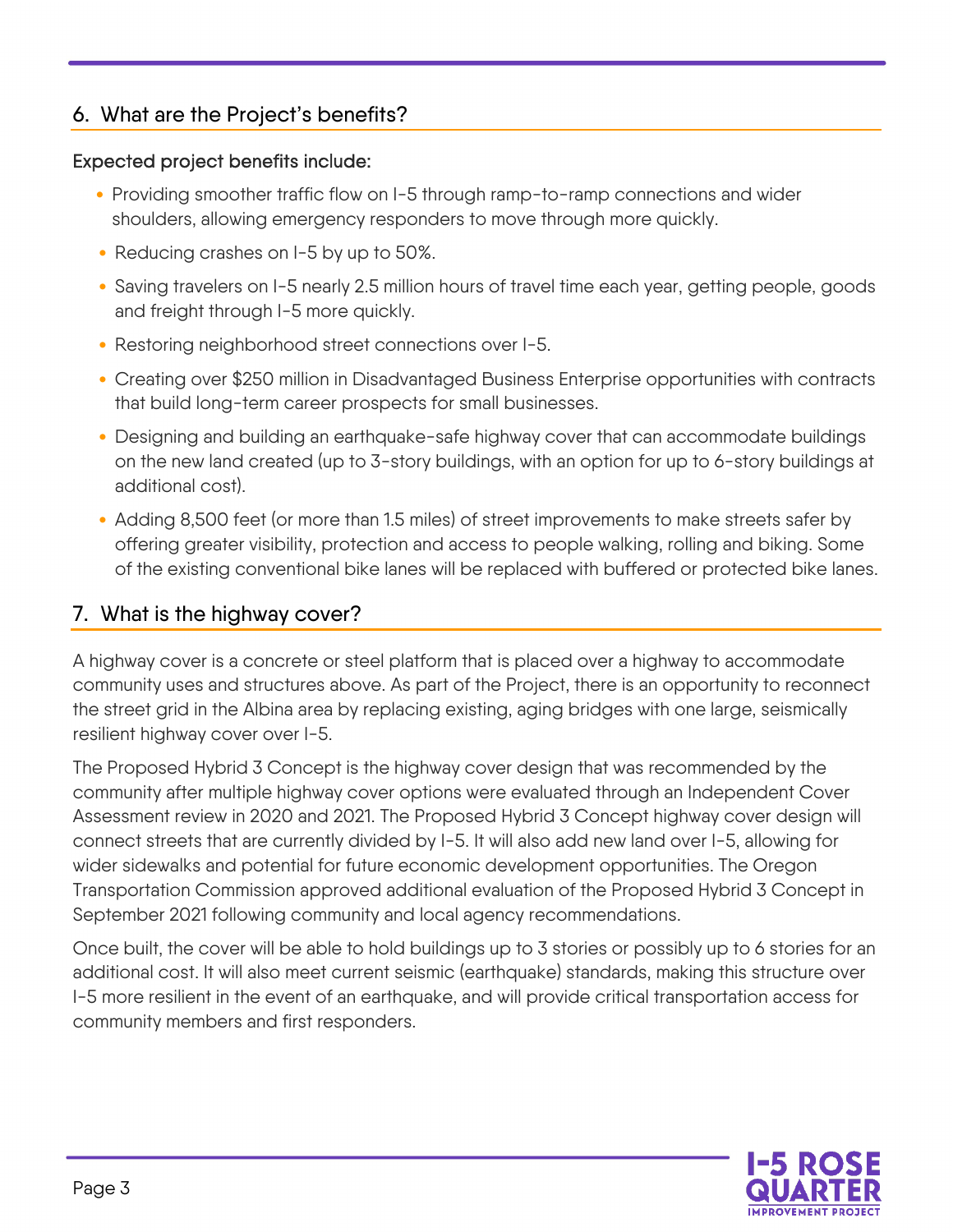# 8. How is the Project expected to improve driver and vehicle safety on I-5?

New ramp-to-ramp connections (auxiliary lanes) are designed to separate slower vehicles entering and exiting the highway from higher-speed vehicles using the through lanes on the highway. Auxiliary lanes are proven to increase safety by providing drivers more time to merge, which reduces rear-end and sideswipe crashes. Studies show the new ramp-to-ramp connections are expected to reduce the frequency of crashes by up to 50%.

The Project will also build wider shoulders along I-5 between I-84 and I-405, which will provide space for vehicles to get safely off the roadway and give emergency service vehicles safer and quicker access to emergencies within and beyond the Rose Quarter area.

The benefits of adding auxiliary lanes have been proven around the U.S. and in other completed projects in Portland. The I-5 Southbound: Lower Boones Ferry Road to I-205 project in Tualatin added a single southbound auxiliary lane on I-5 from north of Lower Boones Ferry Road to I-205 to relieve congestion and reduce crashes. Results have shown that the auxiliary lane has reduced conflicts from merging movements and allowed for more direct connection for people travelling from OR 217 to I-205. It has improved trip reliability during evening peak traffic by 16 minutes, decreased crashes per year by 29% and saved drivers \$13.8 million of time annually.

In a similar project, the I-205 Southbound: I-84 Eastbound to Powell Boulevard project in east Portland added an auxiliary lane on I-205 southbound to connect the I-84 eastbound on-ramp to the Division Street/Powell Boulevard off-ramp. Because congestion extended far to the north, the benefits of the project are shown over an approximately 6-mile segment (approximately Foster Road to the Columbia River) to capture the full impact of improvements. Between 2017 and 2019, this project decreased congestion by 35% and saved drivers \$3 million of time annually.

#### 9. How will the Project improve safety for non-motorists?

Local street improvements will make streets safer by offering greater visibility, protection and access to people walking, rolling and biking. The Project includes improvements on local streets for all users, such as well-lit sidewalks and curb ramps compliant with the Americans with Disabilities Act. The multi-use path on N. Williams Avenue will be separated from vehicles, better protected and more than 20 feet wide – equivalent to the width of two auto travel lanes. Bike facilities along the roads on the cover will be increased by over 10%, and many conventional bike lanes will be replaced with either buffered or protected lanes.

## 10.How will the Project impact Harriet Tubman Middle School?

The project team is committed to prioritizing the health and safety of the students at Harriet Tubman Middle School (HTMS) by working with Portland Public Schools (PPS) and other partners to explore ways to minimize impacts. Our design plans account for adjustments to limit impacts to PPS property to construct the Project. Construction immediately adjacent to the school site will take place only during the summer months, when school is not in session. To shield and reduce temporary construction noise, the Project proposes a new sound wall extending along the eastern

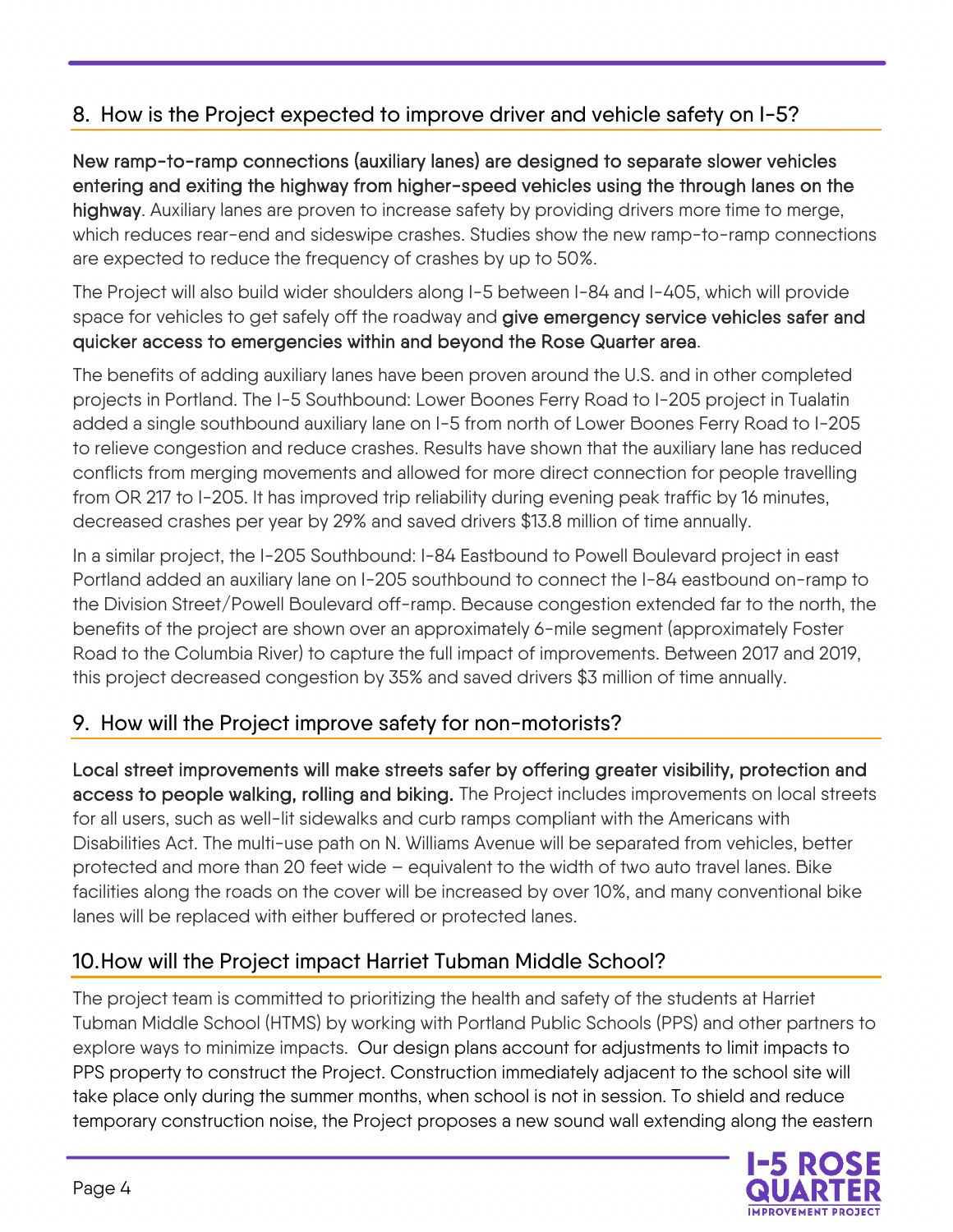edge of I-5 right-of-way. With the sound wall in place and once the Project is constructed, the noise levels at the school site will be lower than existing noise levels. Minor, temporary air quality impacts may occur in the immediate vicinity of construction activity. The project team is working to identify and implement air quality best management practices both for the site and within the Project itself.

ODOT stands by its commitment to work collaboratively with PPS on minimizing disruptions created by construction to staff and students and will continue to keep PPS apprised of the latest data and developments regarding the Project.

A separate effort, distinct from the I-5 Rose Quarter Improvement Project, is being led by PPS to relocate HTMS to a new location in the area and away from the I-5 corridor. Funding for relocating the school has been approved by the state legislature (\$120 million approved in the 2022 legislative session), and PPS is exploring possible new locations. While ODOT is not directly involved in this effort, we support PPS's process to address concerns related to a school being sited adjacent to a highway.

# 11. Will the Project increase the number of lanes? Will it expand the highway?

The Project will not add new through lanes. The Project will add new ramp-to-ramp connections (auxiliary lanes) along a 1-mile stretch of I-5 and expand the existing highway shoulders. While this will increase the paved width of the highway, the auxiliary lanes are designed to separate slower vehicles entering and exiting the highway from higher speed through traffic using the existing through lanes.

The new auxiliary lanes are projected to reduce congestion and improve safety on I-5 in our growing community. Nearly 99% of southbound vehicles using the I-405 Fremont Bridge exit I-5 within 2 miles, either at Broadway, I-84, or the Morrison Bridge. These three exits are all within the project area. With the proposed ramp-to-ramp connections, these vehicles will not have to merge in and out of through traffic on I-5. The Project is projected to save travelers on I-5 about 2.5 million hours of travel time each year.

The wider highway shoulders will provide space for vehicles to safely exit the roadway in an emergency. The wider shoulders will also give emergency service vehicles safer and quicker access to emergencies. These improvements will widen the physical footprint of I-5 without adding additional through-travel lanes and will be built primarily within land already owned by ODOT.

## 12. What is the status of the Project's environmental review process?

ODOT and the Federal Highway Administration (FHWA) are conducting a supplemental Environmental Assessment process for the Proposed Hybrid 3 Concept. FHWA rescinded the November 2020 Finding of No Significant Impact decision document, and the updated Environmental Assessment process will lead to a new decision document by FHWA in early 2023.

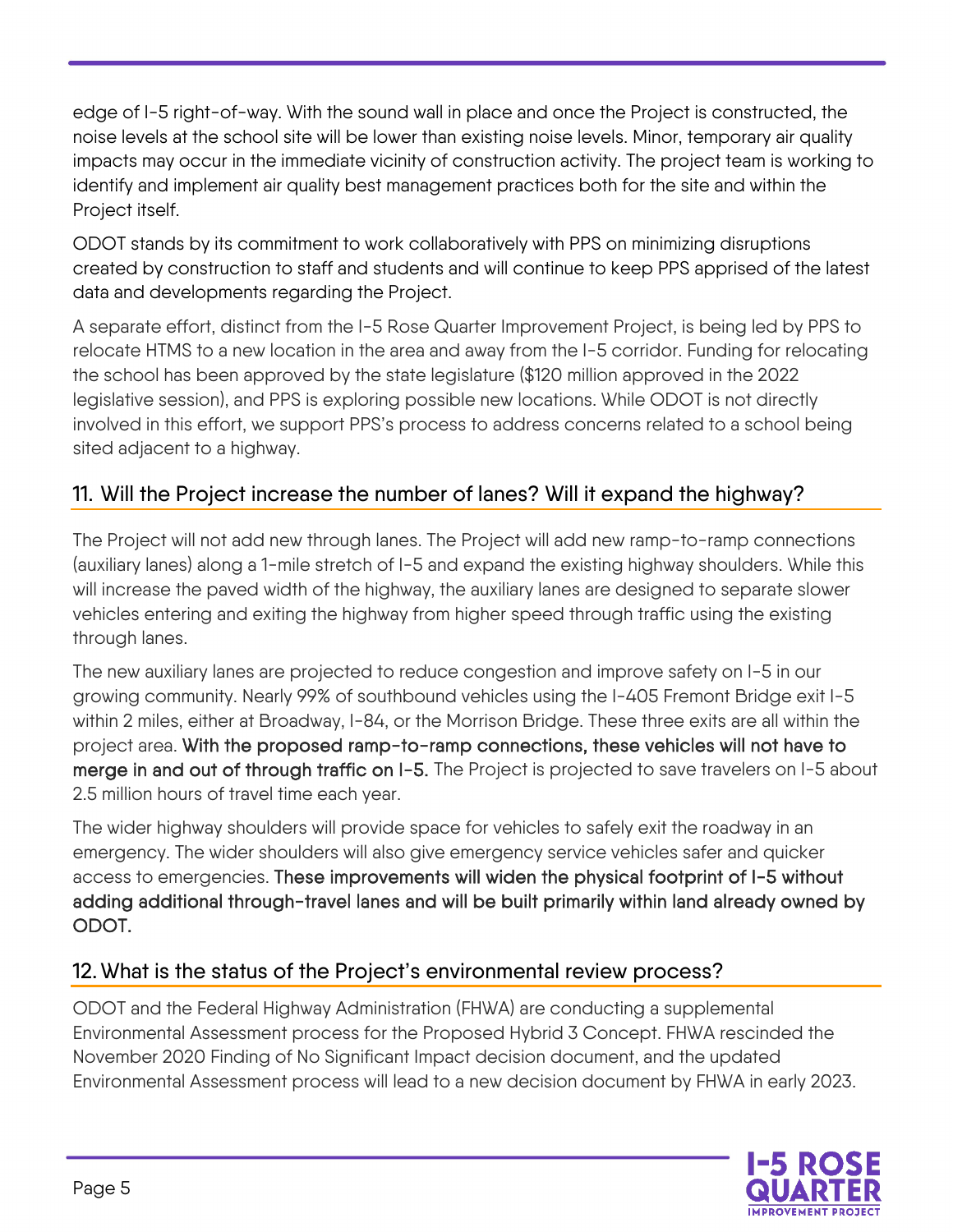Updating the Environmental Assessment is a step we anticipated to evaluate the Proposed Hybrid 3 Concept, which requires additional environmental review documentation. With this additional effort to respond to the community-recommended highway cover design, the project timeline is still on schedule for construction to begin by late 2023. ODOT will maintain our existing contracts for the project team and will remain focused on completing the necessary environmental documentation and early work package design development for the construction start next year.

We welcome this step in the process that will help solidify the implementation plan for the Proposed Hybrid 3 Concept and move the Project forward. This step is part of our responsiveness to community feedback on getting the project design right – including the direct feedback from the Historic Albina Advisory Board and Community Oversight Advisory Committee.

#### A deeper look into the environmental review process

#### What is the National Environmental Policy Act?

The National Environmental Policy Act is a federal law requiring agencies to assess the environmental impacts that potential projects may cause. ODOT and FHWA initiated this process for the Project in 2017. In 2019, ODOT and FHWA published an Environmental Assessment and held a 45-day public comment period. In 2020, ODOT and FHWA published a Finding of No Significant Impact and Revised Environmental Assessment.

#### What is an Environmental Assessment?

An Environmental Assessment is a study that looks at impacts a project can have on the natural, built and human environment. It has several main features:

- A plan for coordinating with partner agencies.
- An approach for collecting community feedback.
- A purpose and need of the project.
- An understanding of the current and future project area with or without the project.
- A review of the short- and long-term environmental impacts.

The Environmental Assessment identifies ways to reduce adverse effects to people and the environment. The FHWA reviews it. There are two outcomes from the review:

- **1.** The FHWA issues a Finding of No Significant Impact if there are no significant impacts. This ends the environmental step for the project.
- **2.** An Environmental Impact Statement is needed if there are significant impacts.

#### What is an Environmental Impact Statement?

An Environmental Impact Statement is an additional study required if significant impacts could come from the project to people or the environment. The FHWA determines this outcome. The Environmental Impact Statement studies more items than the Environmental Assessment by:

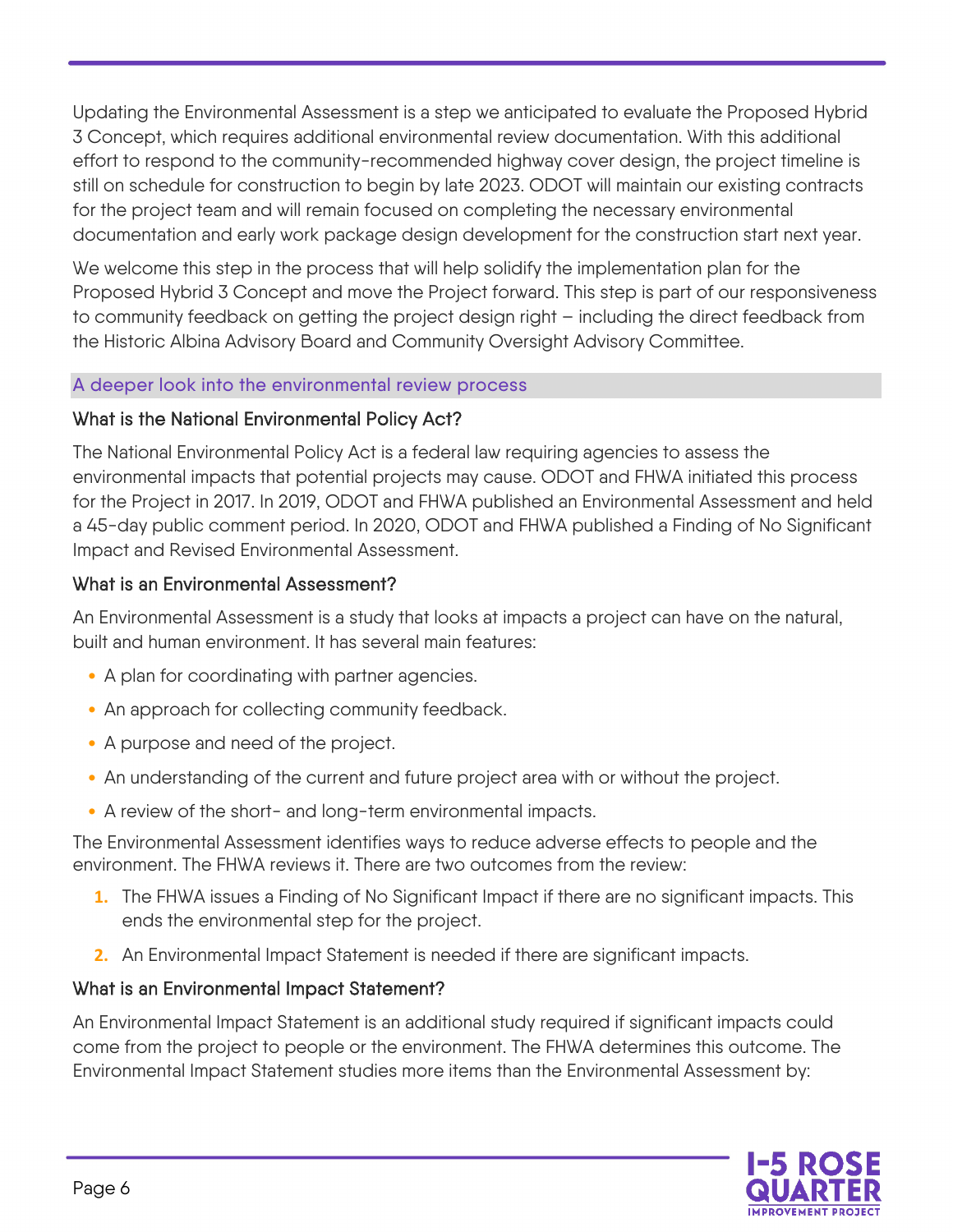- Evaluating the Environmental Assessment.
- Discussing alternatives to the project.
- Reviewing future development in the project area.
- Discussing benefits of avoiding project impacts.

# 13. How much is the Project expected to cost and how will it be funded?

With the Proposed Hybrid 3 Cover Concept, the cost of the Project has increased. As of September 2020, the estimated cost of the Project, including the Proposed Hybrid 3 Concept, is \$1.18 billion to \$1.25 billion with highway covers that can support up to 3-story buildings on top. A highway cover supporting buildings up to 6 stories, which is being explored, would cost approximately an additional \$172 million to \$200 million, bringing the total project cost to about \$1.35 billion to \$1.45 billion.

Oregon State Legislature House Bill 2017, which is the current dedicated funding source for the Project, provides about \$500 million to \$700 million of funding, depending on interest rates at the time of bonding. ODOT is working on a finance plan to seek additional funding sources, including new federal funds and competitive grant opportunities from the federal Infrastructure Investment and Jobs Act.

# 14.How is ODOT addressing the concerns and needs of the historic Albina community?

In Portland, generations of Black families in the Albina community are still impacted by the lasting harm caused by the original construction of I-5 in the 1950s, resulting in the loss of their homes, businesses and community places. It's important to acknowledge this painful history even as ODOT puts a renewed focus on the historic Albina community through the I-5 Rose Quarter Improvement Project.

The Project presents a once-in-a-lifetime opportunity to advance Portland's Black community – to acknowledge the past harms of the destruction of the Albina community, and to deliver a restorative project through intentionally investing in Black and minority-owned companies and workers. From consultants to vendors to community groups and non-profits, ODOT is prioritizing equity and ensuring these voices have a seat at the table and can participate in project decisionmaking and wealth creation through the Project's contracting opportunities.

We can't replace what once was in Albina, but we can be a national model for restorative justice in a transportation project by investing in people. That means economic empowerment, selfsufficiency and wealth creation opportunities for the Black community through good-paying jobs and pathways to entrepreneurship.

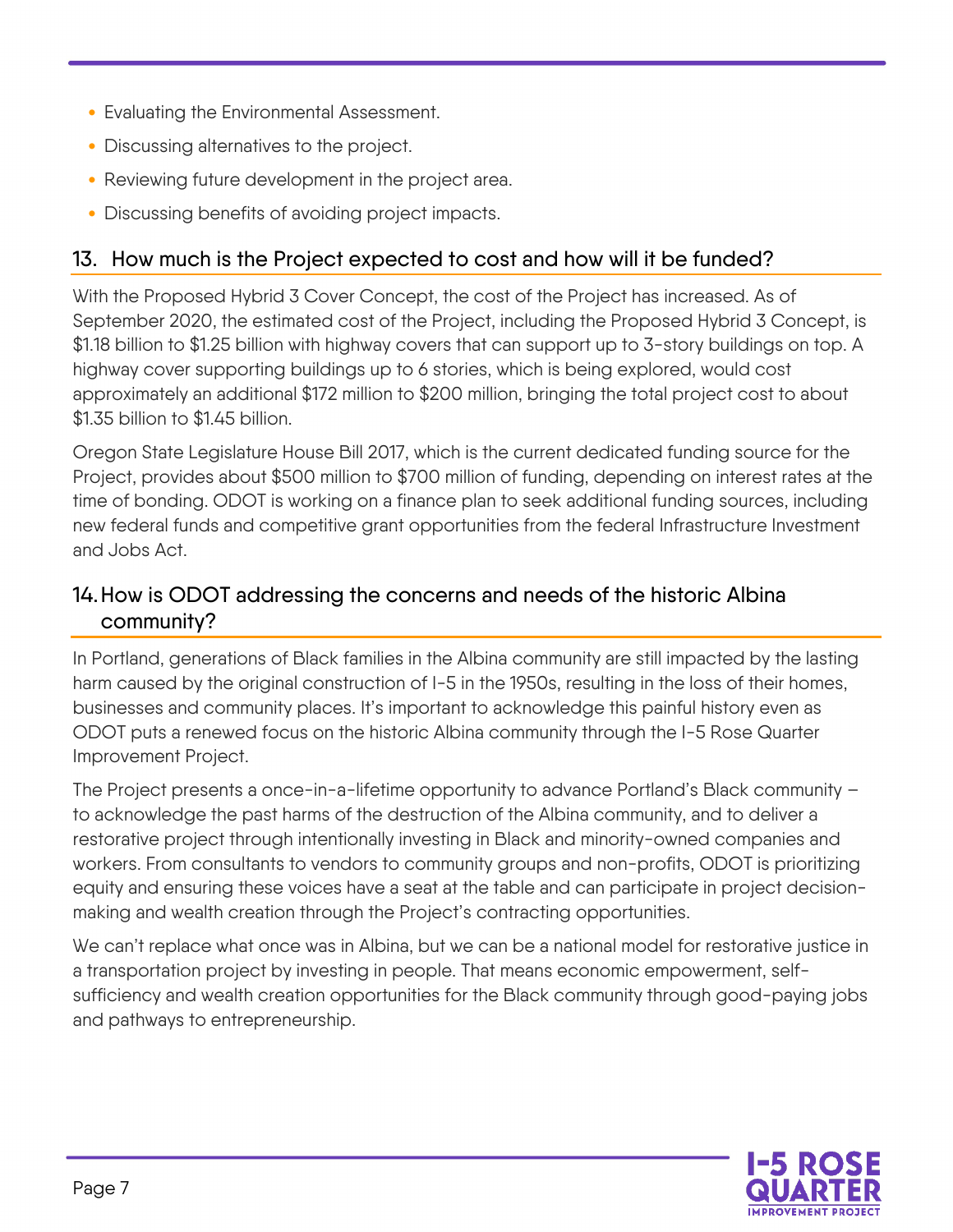# 15.How is ODOT ensuring that contract and workforce opportunities are equitable?

For the first time in ODOT's history, the agency is applying a diversity plan to a mega-project. From capacity building to a mentor-protege program and anti-harassment policies, the [Diversity and](https://i5rosequarter.org/pdfs/project_documents/CH%202_Reconciled_Diversity_Subcontracting%20Plan_041222_APPROVED.pdf)  [Subcontracting Plan](https://i5rosequarter.org/pdfs/project_documents/CH%202_Reconciled_Diversity_Subcontracting%20Plan_041222_APPROVED.pdf) includes strategies to boost contracting opportunities for Disadvantaged Business Enterprises (DBEs) and expand the availability of diverse workers on the Project. With support and development from the Community Oversight Advisory Committee, this diversity plan was adopted in February 2022.

With more than \$250 million in DBE contracting opportunities available as a result of the Project, new businesses with small cash flow and little to no experience working with ODOT will soon build capacity and strengthen their sustainability by training and employing local journeyman and journeywomen. There are 3 to 5 Mini Construction Manager/General Contractor prime, mentoring and capacity-building opportunities for DBEs. Long-term projects like the I-5 Rose Quarter Improvement Project offer career stability and opportunities to learn new skills.

# 16. Who is involved in shaping the Project?

Advisory committees oversee and provide direction for the Project. Committee members' expertise reflects diverse professional backgrounds, including minority-owned firms, advocacy groups, workforce development organizations, industry associations and community-based organizations. Members are leaders and volunteers with strong ties to the historic Albina community with a wide array of civic and community interests. All members are recognized for advocating for people, particularly people of color and other diverse groups.

The Community Oversight Advisory Committee works to ensure the construction contractor meets its community and project goals and expectations for contracting with disadvantaged businesses and employing minorities and women. The Community Oversight Advisory Committee brings a broad perspective on community, social, economic and workforce issues in the project area.

The Historic Albina Advisory Board's purpose is to elevate voices in the Black community to ensure that project outcomes reflect community interests and values, and that their community directly benefits from the investments of this Project. The board brings community perspectives into the Project's decision-making process concerning elements that most directly support community connections, urban design and wealth generation in the Black and historic Albina community.

To learn more about these advisory committees, visit our website [here.](https://i5rosequarter.org/community/committees.aspx)

## 17. How can you get involved with the Project?

The Project is in the early stages of design, and there is still a lot of work to be done. We need the community to help shape the Project. Throughout the design process, we want to hear from you. There are ongoing opportunities for feedback through community events, open houses, online surveys, public committee meetings and urban design stakeholder meetings at which you can provide input.